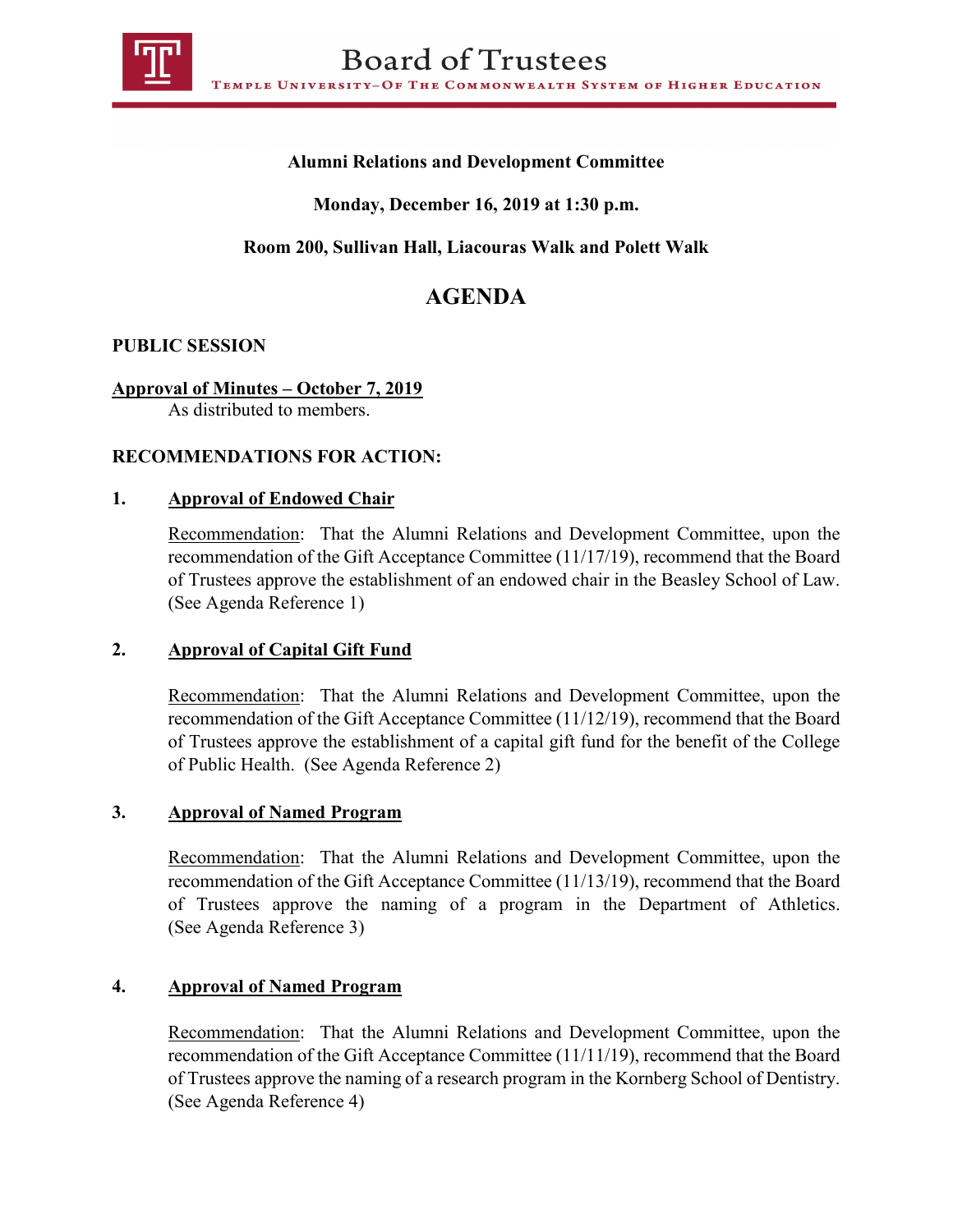## **5. Approval of a Gift-In-Kind**

Recommendation: That the Alumni Relations and Development Committee, upon the recommendation of the Gift Acceptance Committee (10/28/19), recommend that the Board of Trustees approve a gift-in-kind for the benefit of the School of Pharmacy. (See Agenda Reference 5)

## **6. Approval of a Gift-In-Kind**

Recommendation: That the Alumni Relations and Development Committee, upon the recommendation of the Gift Acceptance Committee (10/24/19), recommend that the Board of Trustees approve a gift-in-kind for the benefit of the School of Pharmacy. (See Agenda Reference 6)

## **7. Approval of a Gift-In-Kind**

Recommendation: That the Alumni Relations and Development Committee, upon the recommendation of the Gift Acceptance Committee (9/17/19), recommend that the Board of Trustees approve a gift-in-kind for the benefit of the Libraries. (See Agenda Reference 7)

#### **8. Approval of Named Space**

Recommendation: That the Alumni Relations and Development Committee, upon the recommendation of the Gift Acceptance Committee (11/11/19), recommend that the Board of Trustees approve the naming of the Green Roof in the Charles Library. (See Agenda Reference 8)

#### **9. Approval of Named Space**

Recommendation: That the Alumni Relations and Development Committee, upon the recommendation of the Gift Acceptance Committee (10/4/19), recommend that the Board of Trustees approve the naming of The Parliament (student lounge) at Temple University Japan. (See Agenda Reference 9)

#### **10. Approval of Named Space**

Recommendation: That the Alumni Relations and Development Committee, upon the recommendation of the Gift Acceptance Committee (12/10/19), recommend that the Board of Trustees approve the naming of the bridge connecting Speakman Hall to 1810 Liacouras Walk.. (See Agenda Reference 10)